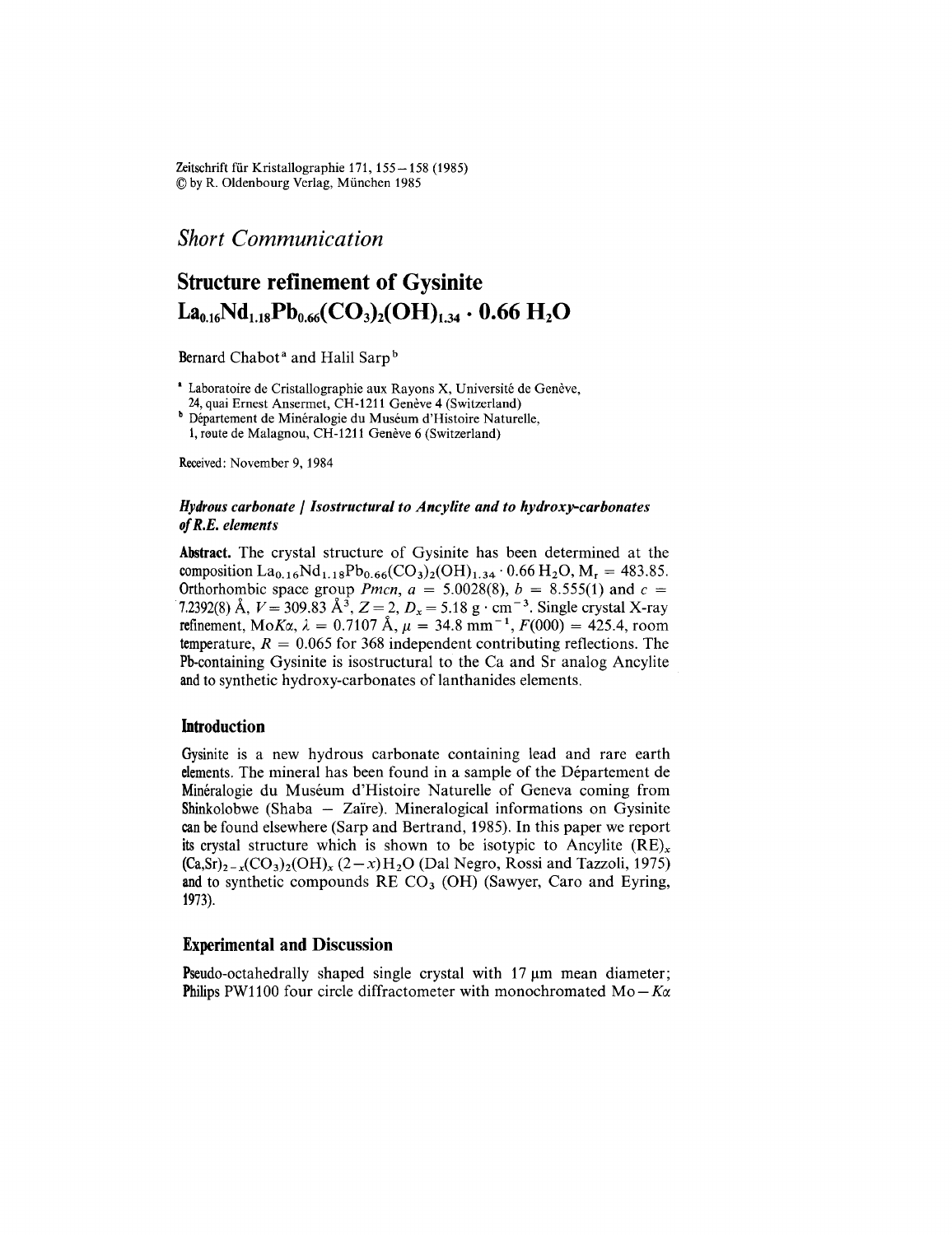radiation; Laue symmetry *mmm.* The lattice parameters *(a* = 5.0028(8),  $b = 8.555(1)$  and  $c = 7.2392(8)$  A), were determined using the diffractometer from 35 reflections with  $17^{\circ} < 2 \theta < 28^{\circ}$ , and can be compared with those previously given  $(a = 5.04, b = 8.50$  and  $c = 7.25$  Å) by Sarp and Bertrand, 1985. Data collection with  $\sin \theta/\lambda < 0.7024$  Å<sup>-1</sup>; Lorentz polarization and spherical absorption corrections  $(2.32 \leq S.A.C. \leq 2.39); \omega - 2\theta$  scans; systematic absences  $hk0:h + k =$  $2n + 1$ ,  $h0l$ : $l = 2n + 1$ ,  $h00$ : $h = 2n + 1$ ,  $0k0$ : $k = 2n + 1$  and  $00l$ : $l =$  $2n + 1$  lead to two possible space groups  $P2<sub>1</sub>cn$  and *Pmcn*; 404 independent reflections measured: 368 contributing reflections, 300 with  $|F_0| > 3 \sigma(F_0)$ and 68 less than with IFol < IFcl. Structure refined in space group *Pmcn* using point positions of Ancylite, full matrix least-squares using *F* values; 17 parameters: one scale factor, 16 positional and thermal isotropic parameters.  $R = 0.065$ ,  $R_w = 0.071$ ;  $S = 4.03$  and  $w = \exp[7.0(\sin \theta/\lambda)^2]$  $\sigma^2(F_o)$  (Dunitz and Seiler, 1973); maximum ratio of  $|\text{shift}|$  to error 8.10<sup>-4</sup>; maximum and minimum residue in the final difference electron density map of 3.6 and  $-4.6 \text{ e}/\text{\AA}^3$ . Atomic scattering factors for neutral atoms and anomalous dispersion corrections from the International Tables (1974), computer programs from the XRAY '76 system (Stewart et aI., 1976) and ORTEP II (Johnson, 1976). The final positional and thermal parameters for Gysinite are listed in Table 1, bond angles and interatomic distances in Table 2<sup>a</sup>.

The intensity data set did not allow to refine the cation site occupancy nor to distinguish between (OR) groups and crystalline water. Thus, the chemical formula used for the refinement:

$$
[La_{0.16}Nd_{1.18}Pb_{0.66}]_{22}(CO_3)_2(OH)_{1.34}\cdot 0.66 H_2O
$$

was derived from the chemical analysis (Sarp and Bertrand, 1985) and from electroneutrality considerations assuming that the atom occupancy of the cation site is equal to unity. The calculated density,  $Dx = 5.18 \text{ g} \cdot \text{cm}^{-3}$ , established from the above formula,  $Z = 2$  and from the refined cell parameters is notably larger than the one reported previously  $(Dx =$ 4.81 g  $\cdot$  cm<sup>-3</sup>) by Sarp and Bertrand, 1985. The discrepancy between these two values comes from the fact that in the latter case the density has been calculated from the empirical formula of Gysinite. It should be noted however that both densities are in the limits of accuracy of the chemical analysis. As mentioned before, it is not possible to differentiate the  $H<sub>2</sub>0$ and hydroxyl groups present in the structure of Gysinite and no superstructure lines could be identified on overexposed Weissenberg

<sup>&</sup>lt;sup>a</sup> Additional material to this paper can be ordered referring to the no. CSD 51215, names of the authors and citation of the paper at the Fachinformationszentrum Energie Physik Mathematik, D-7514 Eggenstein-Leopoldshafen 2, FRG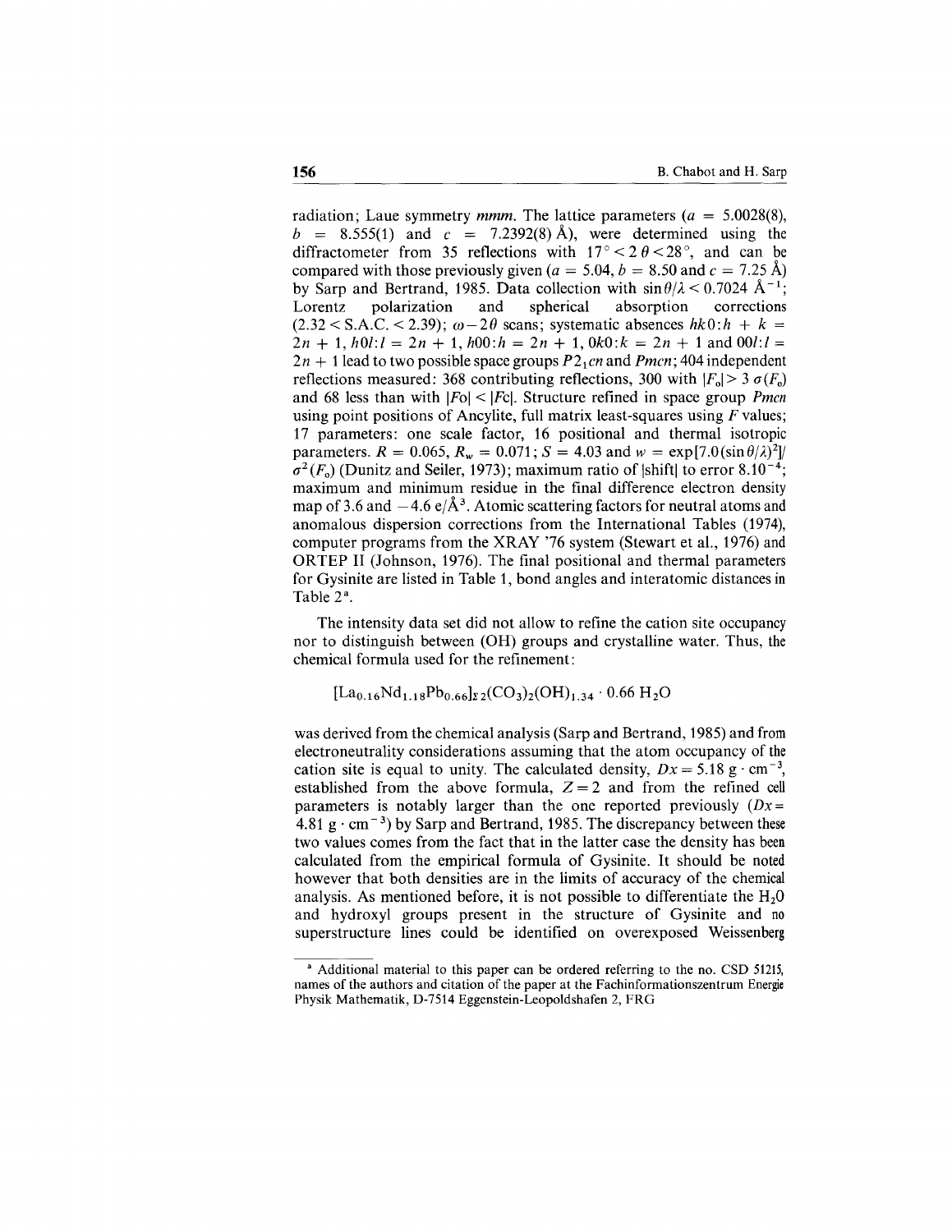Table1. Atom position for Gysinite (Space group *Pmcn).* The isotropic temperature factors are expressed as

 $T = \exp\{-2 \pi^2 U (2 \sin \theta/\lambda)^2\}$ .

Estimated standard deviations are given in parentheses

|          |      | x        |           | z         | 100 $U(\AA^2)$ |
|----------|------|----------|-----------|-----------|----------------|
| $M^a$    | 4(c) | 1/4      | 0.3400(3) | 0.6491(2) | 1.44(4)        |
| C        | 4(c) | 3/4      | 0.178(6)  | 0.810(4)  | 1.5(6)         |
| O(1)     | 4(c) | 3/4      | 0.318(4)  | 0.724(4)  | 2.6(6)         |
| O(2)     | 8(d) | 0.527(3) | 0.122(2)  | 0.852(3)  | 1.7(3)         |
| $O(3)^b$ | 4(c) | 1/4      | 0.405(5)  | 0.970(5)  | 4.1(9)         |

 $M = (0.08$  La + 0.59 Nd + 0.33 Pb

 $h = (0.00 \text{ Pa} + 0.33 \text{ Pa} + 0.33 \text{ H})$ <br>b O(3) belongs to 0.67(OH) and 0.33 H<sub>2</sub>(

Table 2. Bond distances and bond angles in Gysinite

a) Selected interatomic distances  $(A)$  with e.s.d.'s in parentheses  $M-O(1)$  2.566(6)  $(2 \times)$  C-O(1) 1.356(53)  $-0(2)$  2.579(17)  $(2 \times)$   $-0(2)$  1.249(24)  $(2 \times)$  $-O(2)$  2.660(16) (2 x)  $-0(2)$  2.747(16)  $(2 \times)$  $-$ O(3) 2.385(37)<br> $-$ O(3) 2.463(37)  $O(3)-O(3)$  3.02(3) (2 x) b) Bond angles ( $\degree$ ) with e.s.d.'s in parentheses in the CO<sub>3</sub> group  $O(1)-C-O(2)$  116.6° (19) (2×)  $O(2)-C-O(2)$  126.5° (35)

photographs. The general chemical formula for isostructural Ancylite (Dal Negro et aI., 1975):

 $M_x^3 + M_{2-x}^2 (CO_3)_2 (OH)_x (2-x)H_2O$ 

with  $Z = 2$  is thus also valid for Gysinite. It should be noted however that this formulation is valid only for  $x \neq 0$ . In the particular case where  $x = 0$ , it has generally here found that the magnety description  $G_0 = U_0$ it has recently been found that the monohydrocalcit,  $CaCO<sub>3</sub> \cdot H<sub>2</sub>O$ , no longer isotypic to Ancylite, can be synthesized (Effenberger, 1981). To stress the analogy of Gysinite with Ancylite we have used here a chemical formula with two  $CO<sub>3</sub>$  groups. If there are no particular structural reasons, it is however customary to write any chemical formula in its simplest form. Further, since Gysinite and Ancilyte derive from  $RECO<sub>3</sub>OH$  the general formula in agreement with chemical usage is therefore

 $M_{1-v}^{3+} M_{\nu}^{2+} CO_3(OH)_{1-\nu} \cdot yH_2O$ 

with  $y = 1 - x/2 < 1$  and now with 4 formula units in the unit cell. A stereographic drawing for Gysinite is shown in Fig. 1. The cations M (La,